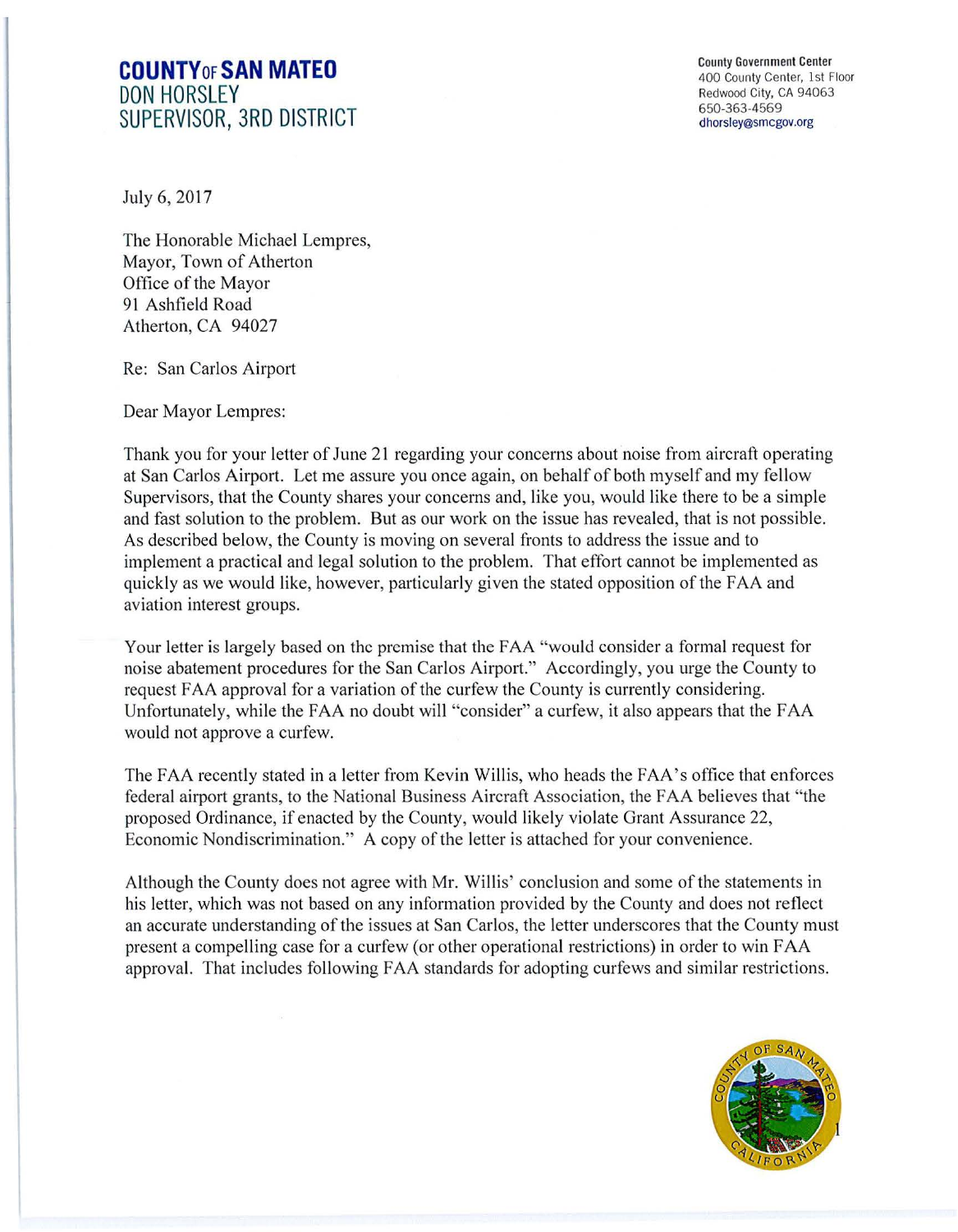The County's goal is to obtain real and meaningful relief for residents affected by aircraft noise from San Carlos, not to submit a proposal that has little or no chance of success simply in order to be seen as doing something. Accordingly, we have decided to step back from immediately adopting (or submitting for approval) a curfew and instead we are moving in a more deliberate, and multi-pronged, manner to develop solutions to the noise problem and to compile the record necessary to assure ultimate approval of those solutions.

Specifically, the County is taking a number of steps including the following:

- o The County has begun a noise study under 14 CFR Part 150 to better define the nature of the noise problem and to identify appropriate solutions. The Part 150 process is the FAA's preferred process for studying noise issues and developing solutions and will provide an FAA-acceptable basis for any proposed noise abatement measures.
- o The County has retained Vector Airport Systems to monitor operations at San Carlos to better identify the fleet mix and operational patterns in order to assist the County in designing appropriate noise abatement and mitigation measures based on operational patterns. The Vector system will integrate with the County's noise complaint system to allow the County more precisely correlate operational patterns with complaint patterns.
- o The County has retained Hughes Aerospace to develop flight paths and instrument approach and departure procedures to reduce noise over residential areas and to expedite FAA review and approval of such procedures.
- o The County continues its public outreach efforts to area residents, airport users, and other stakeholders to gain further insight into the nature of the noise problem and possible solutions.
- o The County is implementing a noise management program, including hiring new staff, to manage the County's noise abatement and mitigation efforts, including the measures discussed above, to address the general problems of noise and growth at San Carlos.

Your specific suggestions do not avoid the need for the County to compile the appropriate record and persuasively justify a curfew or other measure. Although this letter is not intended to be a legal memorandum, let me briefly explain our position, and I invite the Town's counsel to discuss this issue further with the County Counsel or our outside' legal counsel.

- I. Designate San Carlos as a "Noise Problem Airport". This is an interesting suggestion. I understand that that designation is made by CalTrans pursuant to a standard set by state law and CalTrans regulations. I do not believe that San Carlos meets the legal standard to be designated by CalTrans as a "noise problem airport."
- 2. Submit to FAA a Variation of the County's Proposed Curfew. As discussed above, we do not think immediate submission of a curfew will lead to FAA approval. The modifications you propose would not change that conclusion. Excluding interstate flights from a curfew may further complicate legal issues with the curfew. Imposing a one takeoff and landing per operator during curfew hours is simply a variation on a curfew that would still be subject to FAA review, and must be justified on the basis of the noise benefits and burdens on users.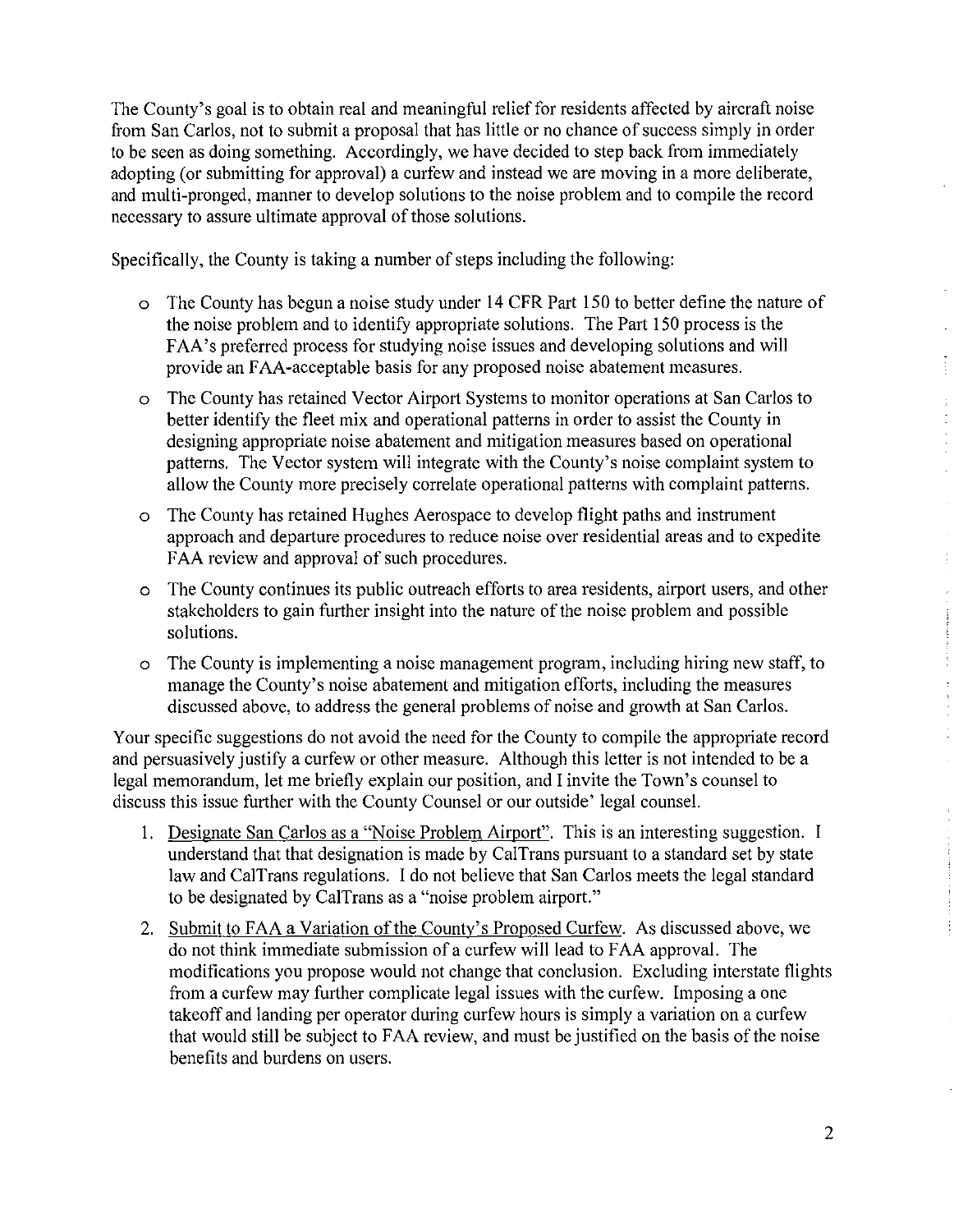3. Limit Scheduled Operations. This is also an interesting proposal and I will direct staff to include it in the analysis of noise abatement options. That kind of restriction, however, is subject to FAA review and also must be justified based on a factual record, just as a curfew. We feel that the County's current approach is the best approach to adopting effective noise abatement measures.

I appreciate that you would prefer more immediate action. So would I. But the reality is that immediate adoption of a curfew, even a curfew with the modifications you propose, is likely to lead to prolonged litigation and is not likely to lead to FAA approval of a curfew. I very much hope that you and your colleagues will cooperate with us in this process so that we can put in place an effective set of noise abatement measures that can withstand FAA and judicial scrutiny and provide real noise relief for our residents and neighbors.

Sincerely Don Horsley, President

San Mateo County Board of Supervisors

cc: Supervisor David Pine, Vice President, San Mateo County Board of Supervisors Supervisor Carole Groom, San Mateo County Board of Supervisors Supervisor David Canepa, San Mateo County Board of Supervisors John L. Maltbie, County Manager Michael Callagy, Assistant County Manager Jim Porter, Director of Public Works Atherton Vice Mayor Cary Wiest Atherton Council Member Elizabeth Lewis Atherton Council Member Rick DeGolia Atherton Council Member Bill Widmer Congresswoman Anna Eshoo Congresswoman Jackie Spear California State Senator Jerry Hill Calm the Skies Resident Group

Attachment: Letter from FAA to Alex Gertsen, NBAA Re Proposed Curfews at SQL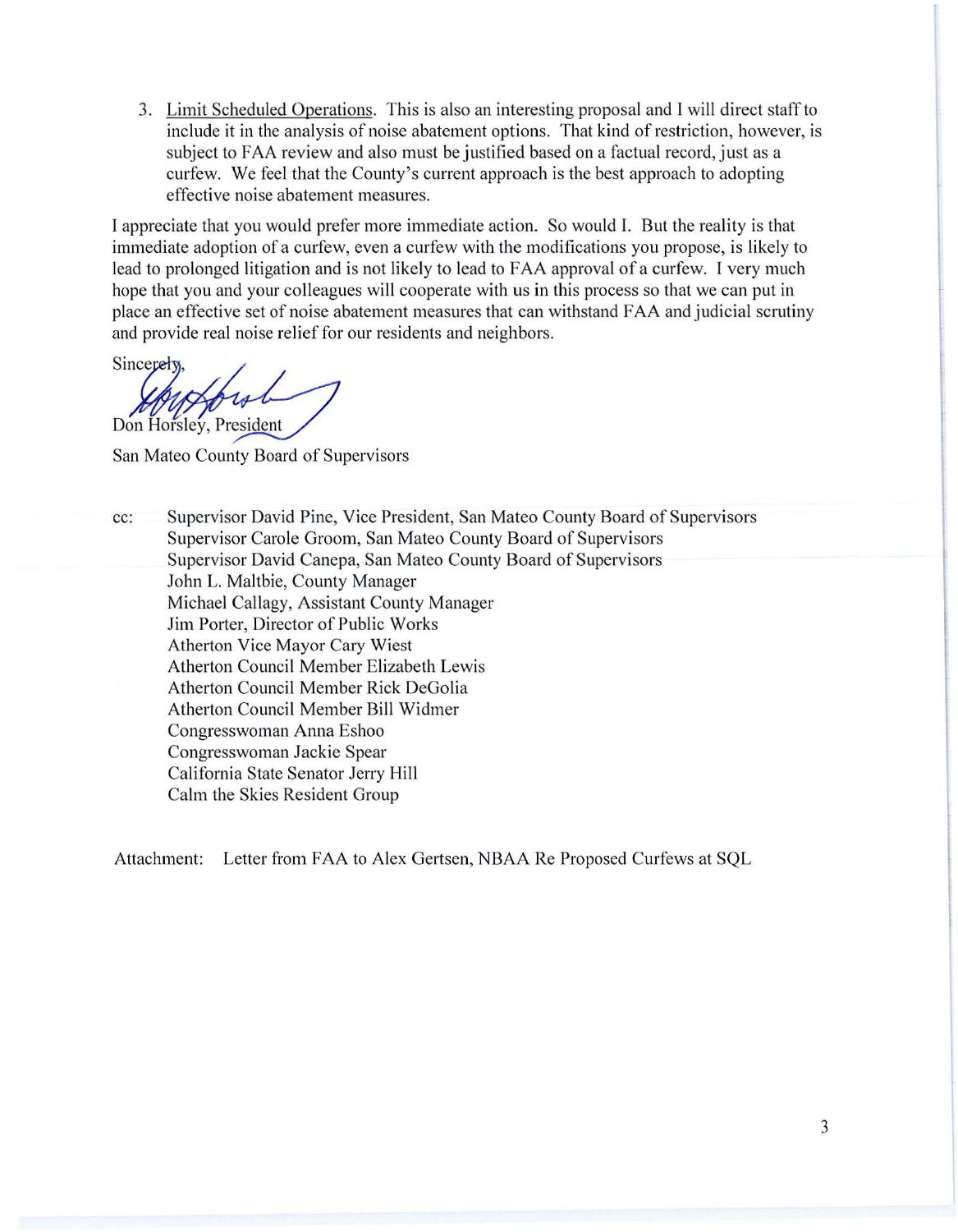

**Office of Airport Compliance and Management Analysis** 

800 Independence Ave., SW. Washington, DC 20591

June 5, 2017

Mr. Alex Gertsen, C.M. Director, Airports and Ground Infrastructure National Business Aircraft Association 1200 G. Street, NW, Suite 1100 Washington, DC 20005

Dear Mr. Gertsen:

Thank you for your letter of April 21 seeking information whether a proposed noise ordinance at the San Carlos Airport (SQL) would be allowable. In your letter, you wrote that the proposed ordinance would restrict any aircraft with an A-weighted decibel (dBA) maximum noise level equal or greater to 74.5 dBA during morning and evening hours based on noise characteristics published by the Federal Aviation Administration (FAA) in Advisory Circular 36-lH, *Noise Levels for* U.S. *Cert/fled and Foreign Aircraft.* Your letter further states that the proposed curfew would prohibit and restrict operations by non-stage related aircraft deemed 'noisy' by San Mateo County, the sponsor of the SQL, during specific time periods.

You provided a copy of the proposed Ordinance being considered by San Mateo County (dated March 2, 2017). In summary, the proposed Ordinance prohibits the use of certain "noisy" aircraft during an evening curfew period, and limits the number of "noisy" flights during a specified morning and evening shoulder periods. Noisy aircrafts arc defined as "any aircraft – not rated by the FAA as a Stage 2, 3 or 4 aircraft pursuant to 14 CFR part 36 and that has an A-weighted decibel (dBA) maximum noise level that is equal or greater than 74.5 dBA based upon the FAA Advisory Circular 36-lH." The curfew period is between 9:00 p.m. and 6:00 a.m. The morning shoulder period is between 6:00a.m. and 9:00 a.m., and the evening shoulder period is between 6:00 p.m. and 9:00 p.m.

Specifically, "... the airport is closed to all noisy aircraft during the curfew period. During the morning shoulder period, each operator is permitted to conduct no more than one landing and one takeoff with a noisy aircraft. During the evening shoulder period, each operator is permitted to conduct no more than one landing and one takeoff with a noisy aircraft." Exemptions include maintaining pilot proficiency, medical transport, Government operated aircraft, emergency operations and weather/mechanical delays or issues.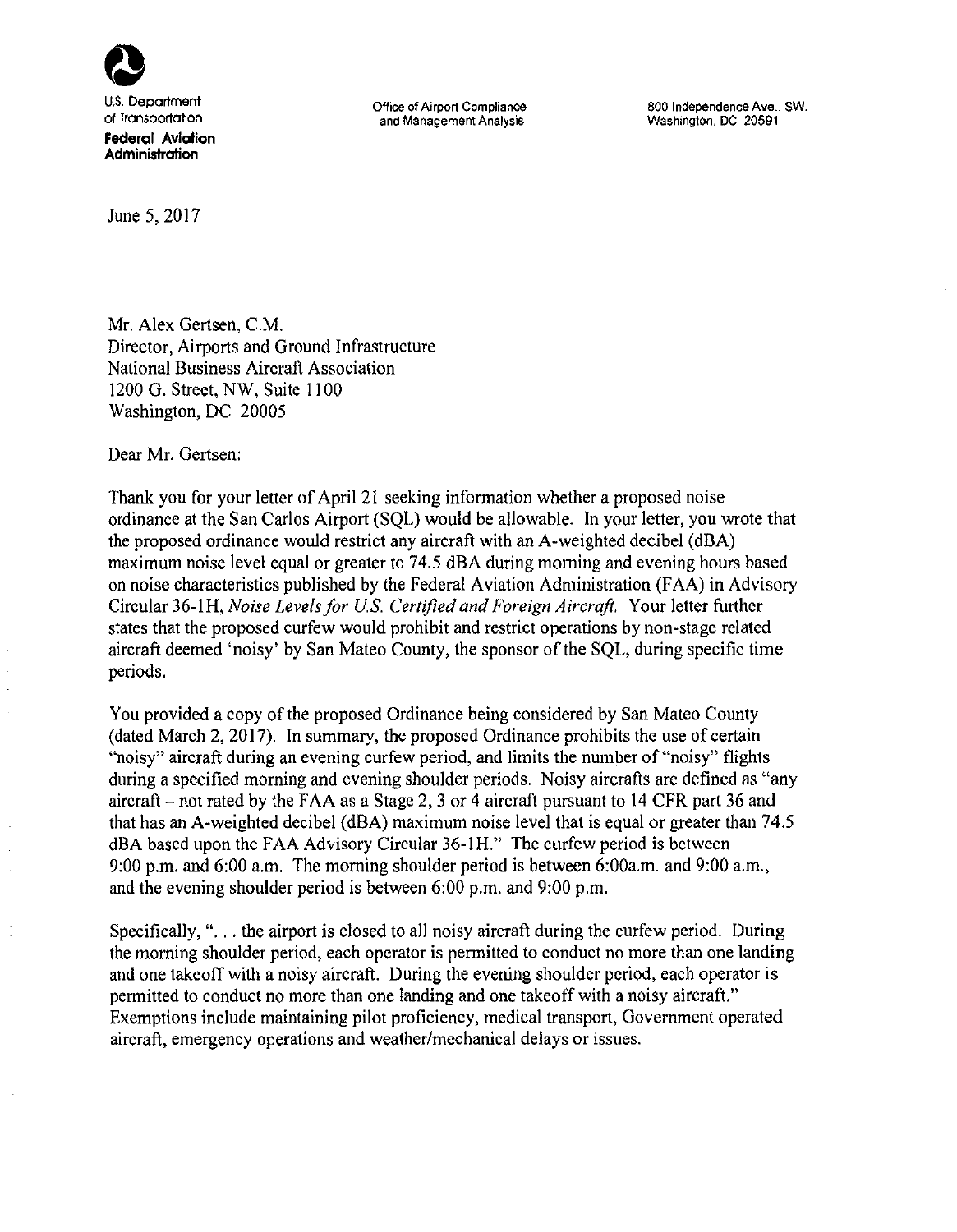On its face, this proposed Ordinance appears to discriminate against select aircraft that the County determined to be 'noisy.' This proposed restriction of aircraft emitting a higher than 74.5 dBA is arbitrary in that there is no analysis or justification why this number was selected. It appears to single out specific aircraft that operate at the airport.

As you may be aware, airport sponsors have limited proprietary authority to restrict access as a means of reducing aircraft noise impacts in order to improve compatibility with the local community. The Federal government has preempted the areas of airspace use and management, air traffic control and aviation safety. This authority, codified at title 49 U.S.C. § 44715, constitutes the basic authority for Federal regulation of aircraft noise.

Furthermore, SQL is a federally obligated airport and has accepted more than \$12,528,064 in airport development grants. Under the various Federal grant programs, the sponsor of a project agrees to assume certain Federal obligations pertaining to the operation and use of the airport. These Federal obligations are embodied in the application for Federal assistance as sponsor assurances (Grant Assurances). The Federal obligations become a part of the grant offer, binding the grant recipient when it accepts Federal funds for airport development.

Grant Assurance 22, *Economic Nondiscrimination,* of the airport grant assurances implements the provisions of 49 U.S.C.  $\S$  47107(a)(1) through (6), and requires, in pertinent part, that the sponsor of a federally obligated airport will make its airport available as an airport for public use on reasonable terms, and without unjust discrimination, to all types, kinds, and classes of aeronautical activities, including commercial aeronautical activities offering services to the public at the airport.

Consistent with Grant Assurance 22, airport sponsors arc prohibited from unjustly discriminating among airport users when implementing a noise-based restriction. The FAA has determined – and the Federal courts have held – that the use of noise control regulations to ban aircraft on a basis unrelated to noise is unjustly discriminatory and a violation of the federal grant assurances and Federal surplus property obligations.

Consequently, based on what you provided to this office, it appears this proposed Ordinance, if enacted by the County, would likely violate Grant Assurance 22, Economic Nondiscrimination.

As a matter of policy, the FAA encourages airport proprietors to develop and implement aircraft noise compatibility programs under part 150 when the need arises. Where an airport proprietor is considering an airport use restriction, part 150 provides an effective process for determining whether the proposed restriction is consistent with applicable legal requirements, including the grant assurances in airport development grants. As part of a Part 150 study, the FAA requires the sponsor to analyze fully the anticipated impact of any proposed restriction. The FAA must evaluate whether the restriction places an undue burden on interstate or foreign commerce or the national aviation system, and whether the restriction affects the sponsor's ability to meet its Federal obligations. Certain restrictions may have little impact at one airport and a great deal of impact at others. Accordingly, the sponsor must clearly present the impact of the restriction at the affected airport.